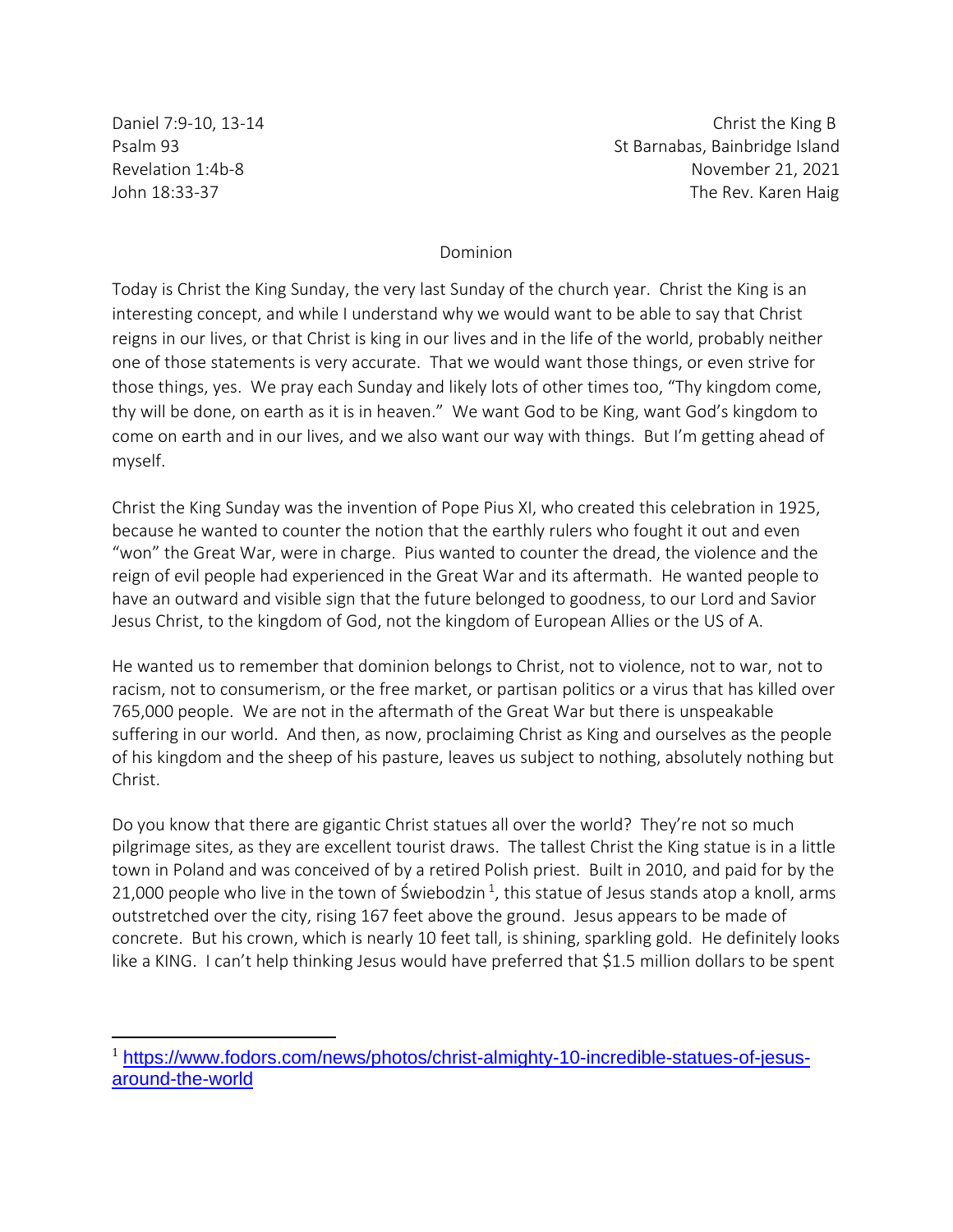feeding hungry people, housing unhoused people, changing our prison systems or providing mental health care to people in need of it.

Świebodzin is understandably proud of its beautiful statue. But in 2018 the world learned that Jesus wasn't just standing there blessing the city. Headlines blared with the news that wifi antennas had been installed in Jesus' crown. Authorities began asking questions, but nobody confessed to using Christ the King's divine powers to enhance their connection capacities.

Countries all over the world vie for the biggest and best Jesus statues, but I'm pretty sure that is the last thing Jesus would want. In his kingdom, the least and the lowest and the littlest are lifted up, and the gigantic and important brought low. But it is the incredible irony of wifi antennas in the crown of the biggest Christ the King statue in the world that really gets to me. After all, if you've spent \$1.5 million dollars to build the biggest Christ the King statue in the world, one would think that was because you wanted people to know that Christ was King, reigning over the town and the lives of the people in that town. What does it say when Jesus has wifi antennas on his head? I'll just let you sit with that a minute.

What does it mean to say that Christ is King? It's an important question, and a question Pilate was grappling with as he interrogated Jesus. Did you notice all the questions that were asked and left unanswered? Did you notice all the answers that seemed to have little to do with the questions that were asked? Listen.

Pilate: "Are you the King of the Jews?" Simple question, right?

Jesus: "Is it really you asking, or is this something other people want to know?" Not exactly an answer to the question.

Pilate: "I am not a Jew, am I? Your own people and religious authorities handed you over to me. What did you do to make them want to do that?" In other words, how worried do I need to be about this?

Jesus: "My kingdom is not from this world. If my kingdom were from this world, my followers would behave the way you and your people behave. My kingdom is utterly unrecognizable to someone like you." Pilate is not getting the information he wants.

Pilate: "So you are a king?" Just trying to get a little clarity here.

Jesus: "You say that I am a king." Not going to give you the clarity you want. You are speaking in a different language from a different mindset and heartset. Nothing I say will make sense to you.

Sometimes Pilate is portrayed as a man who was somewhat sympathetic to Jesus – trying to get Jesus to submit to him so Pilate could let Jesus go. But know this… the only thing that mattered was Jesus submitting to Pilate. Pilate was a terror, a man who crucified anyone and everyone, a man who probably didn't care at all whether Jesus was the Jewish Messiah. The only thing Pilate cared about was Jesus as a potential threat to his power. That's why Pilate needed to know if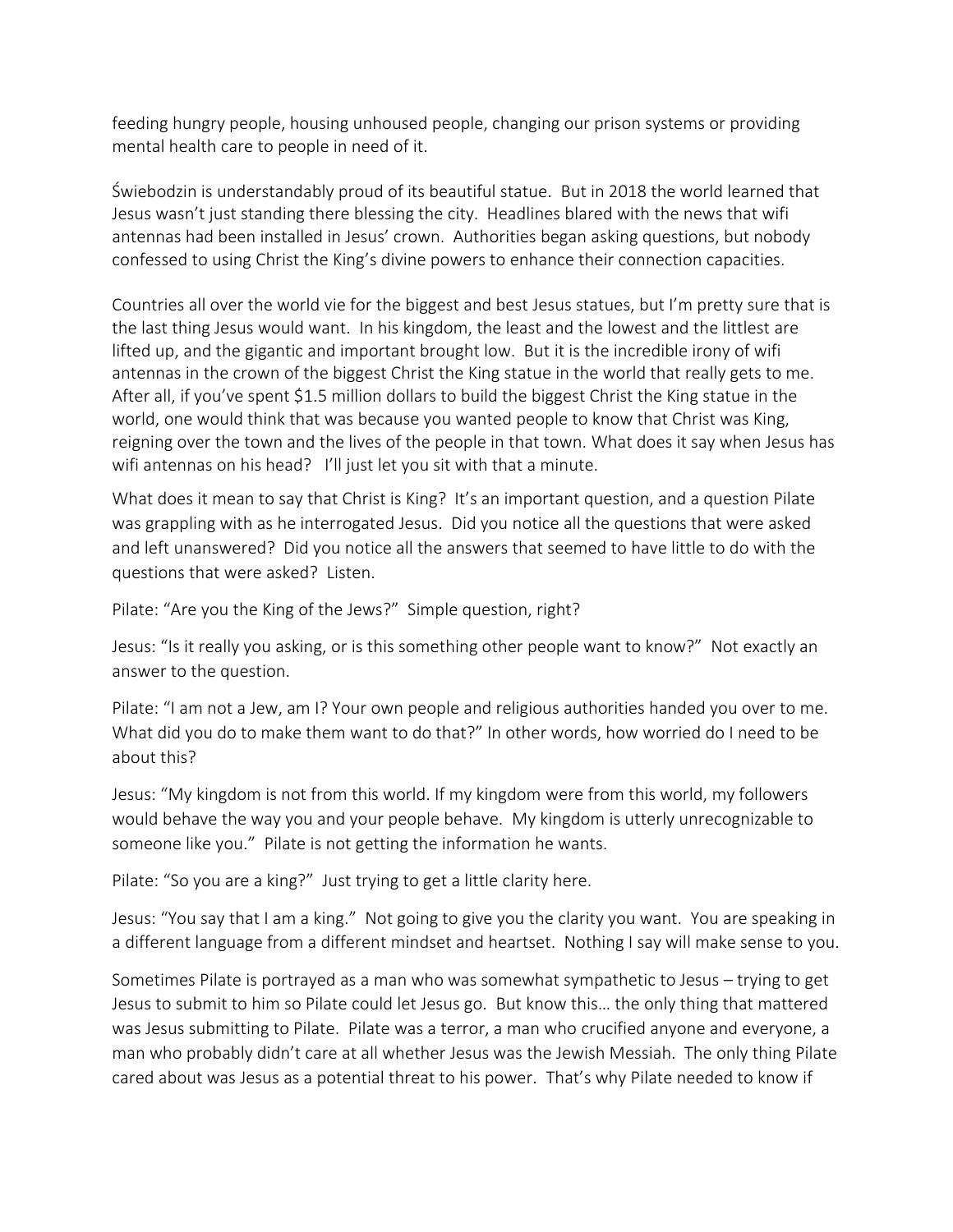Jesus was a king, why he needed to know what Jesus meant when he said "My kingdom is not from this world."

What do you think that means?

Some say Jesus rules in heaven and empires rule on earth, but I don't think that is what Jesus meant. I think he was making the distinction between the world of empire which is ruled by violence and dominance and overpowering anything that gets in the way, and the Kingdom of God, which is ruled by love, love that is action rather than feeling.

What would it mean to submit to that rule? What if we didn't just say Jesus is King over all, but said instead, Jesus, and his law of love-in-action have complete lordship, over my life? What would it mean to say thy kingdom come, thy will be done… in me?

Submission and lordship are hard words for us because we are accustomed to the independent lives of the privileged people we are. We may talk about Christ being the ruler, the king of our lives, but truly, we'd rather do what we want. It's pretty easy to be lulled into giving our time and talent and money to the things we think advance our lives, whatever that means, rather than actively discerning what God is calling out of us. That can seem to be working, as long as the illusion that we are in control holds. But when life comes apart – when we get a devastating diagnosis, lose a partner or a job or a friendship or when any of the myriad things that can go wrong, go wrong... when our lives come apart, that illusion of control shows itself for what it really is. An illusion. And when that happens, we likely wish we had spent more time listening for the still, small voice of God. When things fall apart, we'd give our kingdom for God to reign in our lives.

How would your life be different if Christ really had dominion over you?

Many of you have heard me say that I want to want what God wants. And I do. But I only WANT to want what God wants. Which is different from wanting what God wants. Do you see? I wish I only wanted what God wants, but it isn't so. I still want control in the places I want control. I still want to say I'm too tired to have to deal with all the trouble in the world. I still want to excuse myself from the discipline of living a life of balance. Even knowing that God wants only goodness for me, I still do not surrender everything in my life to the rule of Christ the King.

So I ask myself what dominion does Christ really have over me, over us?

How often do we actively seek out and submit to God's will in the everyday-ness of our lives?

Or maybe the better question is "Why is it that I only allow God into certain places in my life?" Places like Sunday, or bible study or my personal prayer times… but not at work, not in my casual acquaintances, not in my important family conversations, not with the whole of myself?

Letting Christ reign in our lives, giving over to a God who was crucified between two common criminals, a God who seemed to lose the sparring match with Pilate, a God who refused to repay violence with violence, doesn't make sense in our world. And at the same time, it is the only